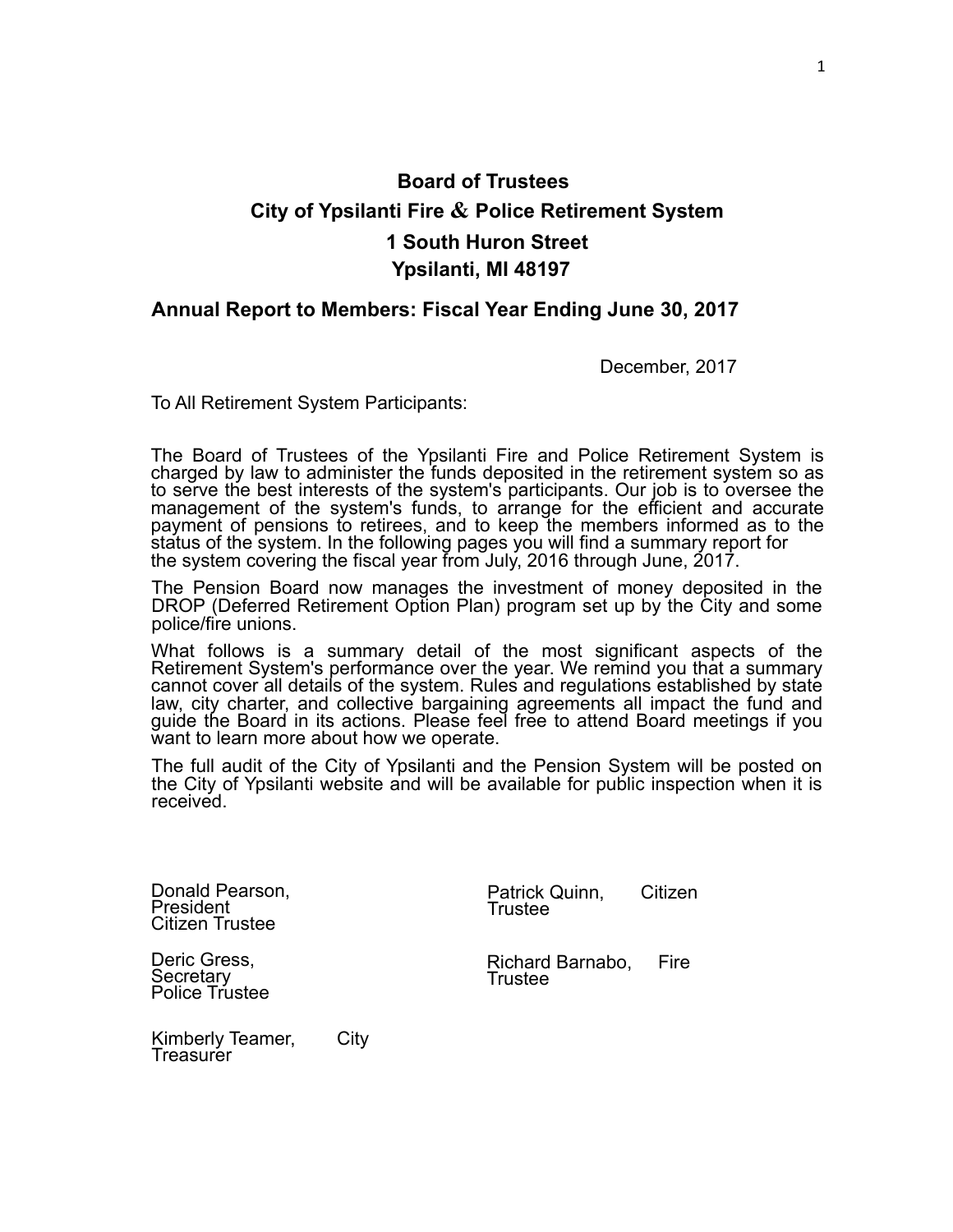# **Active Members and Beneficiaries**

| As of: June 30, 2017: | Retirees and beneficiaries receiving pensions: 117<br>Active members include DROP members: 41 |
|-----------------------|-----------------------------------------------------------------------------------------------|
| As of: June 30, 2016: | Retirees and beneficiaries receiving pensions: 109<br>Active members: 47                      |
| As of: June 30, 2015: | Retirees and beneficiaries receiving pensions: 112<br>Active members: 49                      |

# **Average Annual Pension Benefit**

| As of: June 30, 2017 | \$26.860  |
|----------------------|-----------|
| As of: June 30, 2016 | \$25.836  |
| As of: June 30, 2015 | \$25.584  |
| As of: June 30, 2014 | \$27.484. |

# **Minimum Pension Benefit**

As of: June 30, 2016 the Board Approved adjustments to keep the pension of long-time retirees from falling below the government-determined poverty level. This action makes the minimum pension being paid in 2016, \$14,326.00.

| Total Annual Retirement Benefits Pa |  |             |
|-------------------------------------|--|-------------|
| As of: June 30, 2017                |  | \$3,142,583 |
| As of: June 30, 2016                |  | \$2,833,133 |
| As of: June 30, 2015                |  | \$3,136,191 |
| As of: June 30, 2014                |  | \$3,078,288 |

# **Total Annual Retirement Benefits Paid**

## **Contribution Information**

| <b>Valuation Date</b> | <b>Payroll</b> | <b>Estimated Employer</b><br>Contribution | <b>Annual Required</b><br><b>Contribution</b> |
|-----------------------|----------------|-------------------------------------------|-----------------------------------------------|
| June 30, 2017         | \$2.844.954    | 49.31%                                    | \$1,517,319                                   |
| June 30, 2016         | \$3,298,809    | 44.24%                                    | \$1,466,260                                   |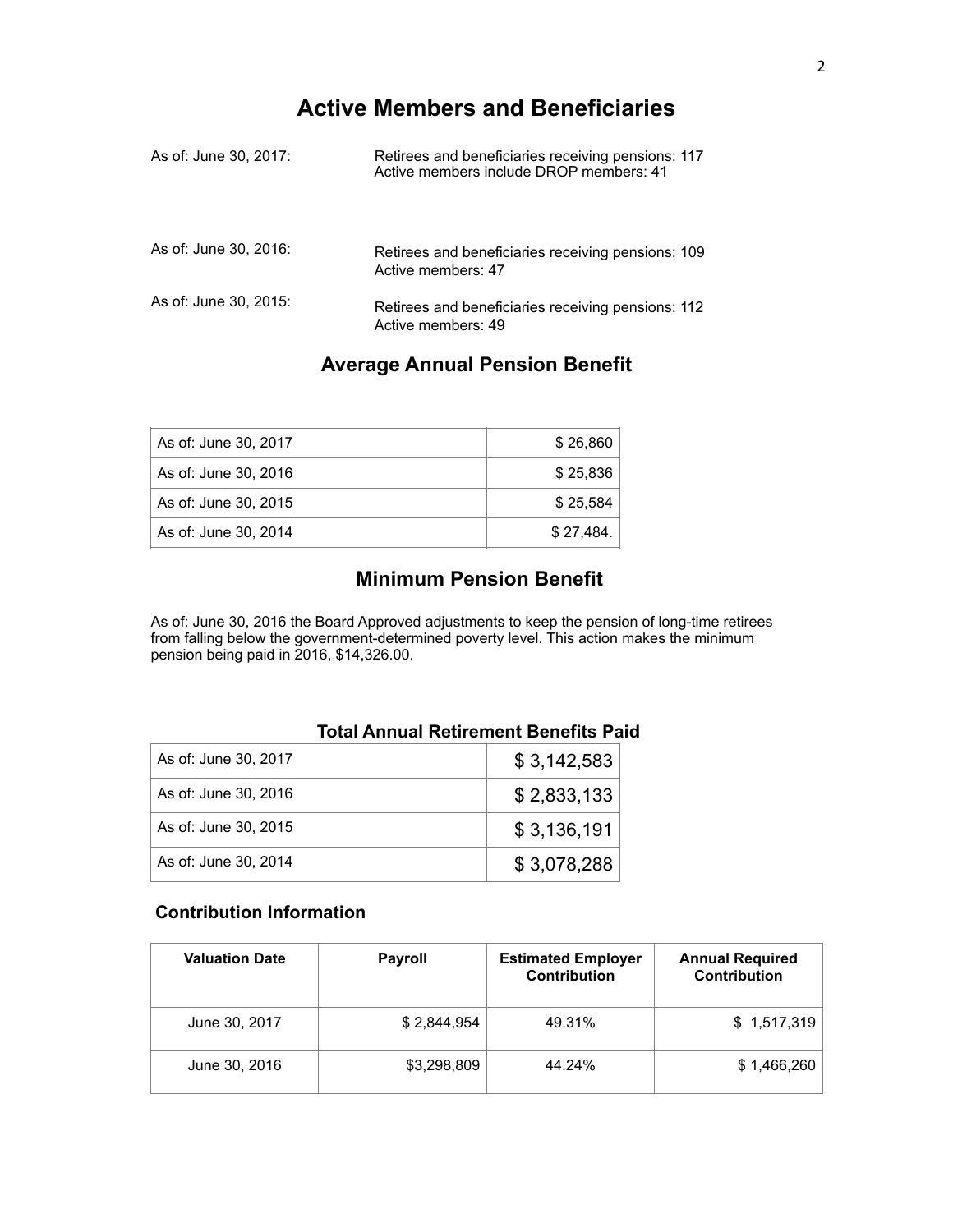| June 30, 2015 | \$3,321,320 | 40.66% | \$1,350,449 |
|---------------|-------------|--------|-------------|
|               |             |        |             |

#### Estimated Employer Contribution Breaks Down as:

| City's Normal Cost                       | 20.08% |
|------------------------------------------|--------|
| Less: Members' Contributions             | 7.80%  |
| Equals City's Net Normal Net Cost        | 12.28% |
| <b>Plus Unfunded Accrued Liabilities</b> | 37.03% |
| <b>Equals City Required Contribution</b> | 49.31% |

#### **For the Fiscal Year 16-17, the City of Ypsilanti has contributed 100% of the Annual Required Contribution**

| Assumptions used by the Board for Actuarial Purposes:                  |                     |
|------------------------------------------------------------------------|---------------------|
| 1. Assumed Rate of Investment Return:                                  | 7.5%                |
| 2. Assumed Rate of Long Term wage inflation:                           | 4.0%                |
| 3. Smoothing Method used to determine funding value of assets:         | 5 Years             |
| 4. Amortization period used for funding actuarial accrued liabilities: | 27 years            |
| 5. Actuarial cost method:                                              | Indiviual Entry Age |
|                                                                        |                     |

# **Funded Ratio**

Using GASB Statements No. 67 and No. 68, Funded Ratio as of June 30, 2017, was 59%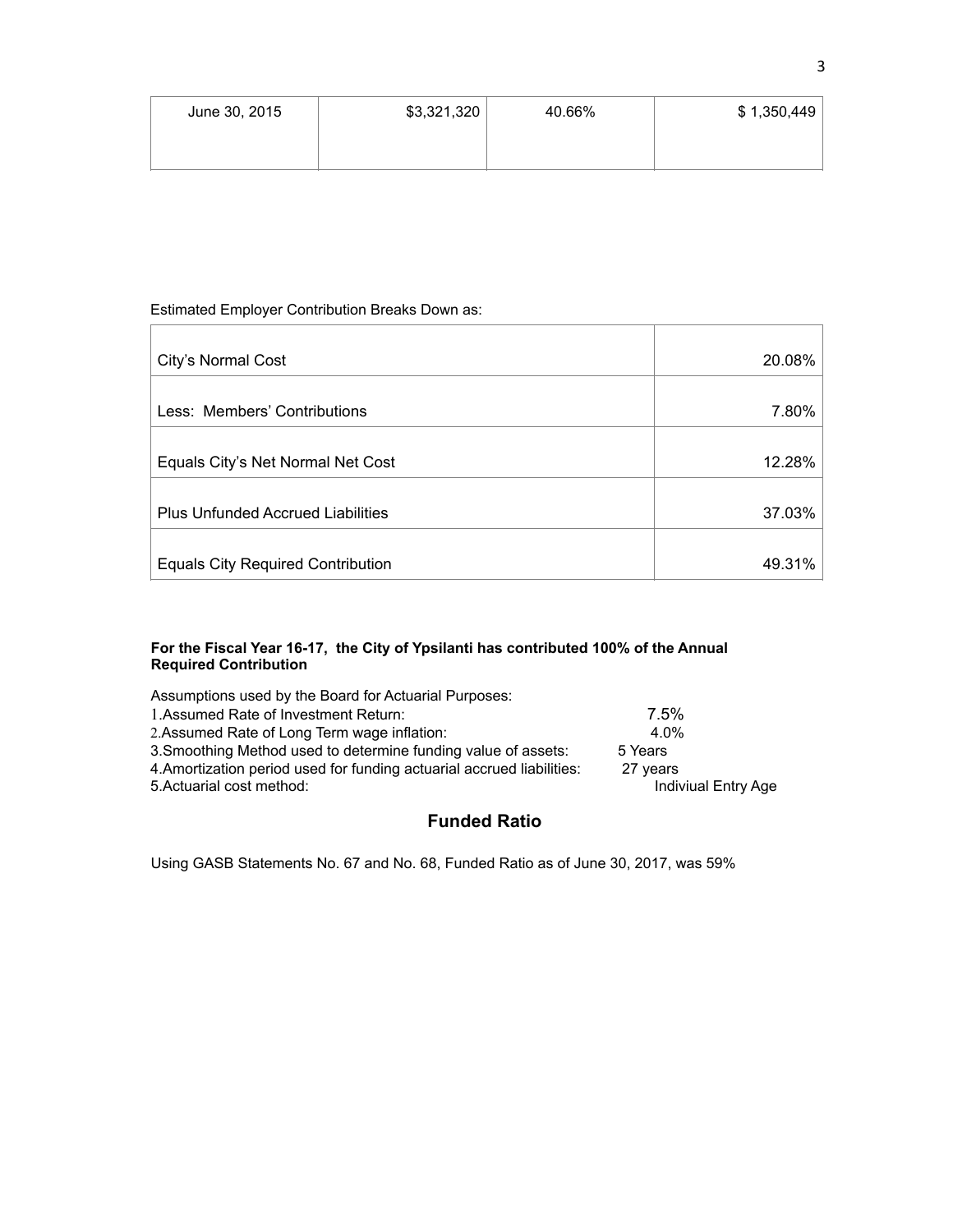# **Investment Fiduciaries of the Fund**

| Actuaries:            | Gabriel, Roeder, Smith and Company                                                                                                      |
|-----------------------|-----------------------------------------------------------------------------------------------------------------------------------------|
| Auditors:             | Rehmann Robson<br><b>Certified Public Accountants</b>                                                                                   |
| Financial Consultant: | Robert S. Diskin<br>Raymond James Financial Services                                                                                    |
| Legal Counsel:        | VanOverbeke, Michaud $&$ Timmony, P.C.                                                                                                  |
| Money Managers:       | Essex Investment Management Co.<br>Stonebridge Capital Advisors.<br>Orleans Capital Management<br>Orleans Strategic Dividend Management |
| Mutual Funds:         | First Eagle Overseas Fund                                                                                                               |

#### **Retirement Fund Market Value**

| Market Value - June 30, 2016 | \$27.527.971 |
|------------------------------|--------------|
| Market Value - June 30, 2015 | \$30,272,850 |

Market Value-June 30,2017 \$26,659,246

# **Investment Performance (net of fees) Fiscal Year 2015-2016: -.27%**

# **Investment Performance (net of fees) on a rolling calendar year basis:**

| -1.08%         |
|----------------|
| 7.84%          |
| 7.04%          |
| 7 Years 10.40% |
|                |

10 Years 6.50%

# **Investment Allocations as of June 30, 2016**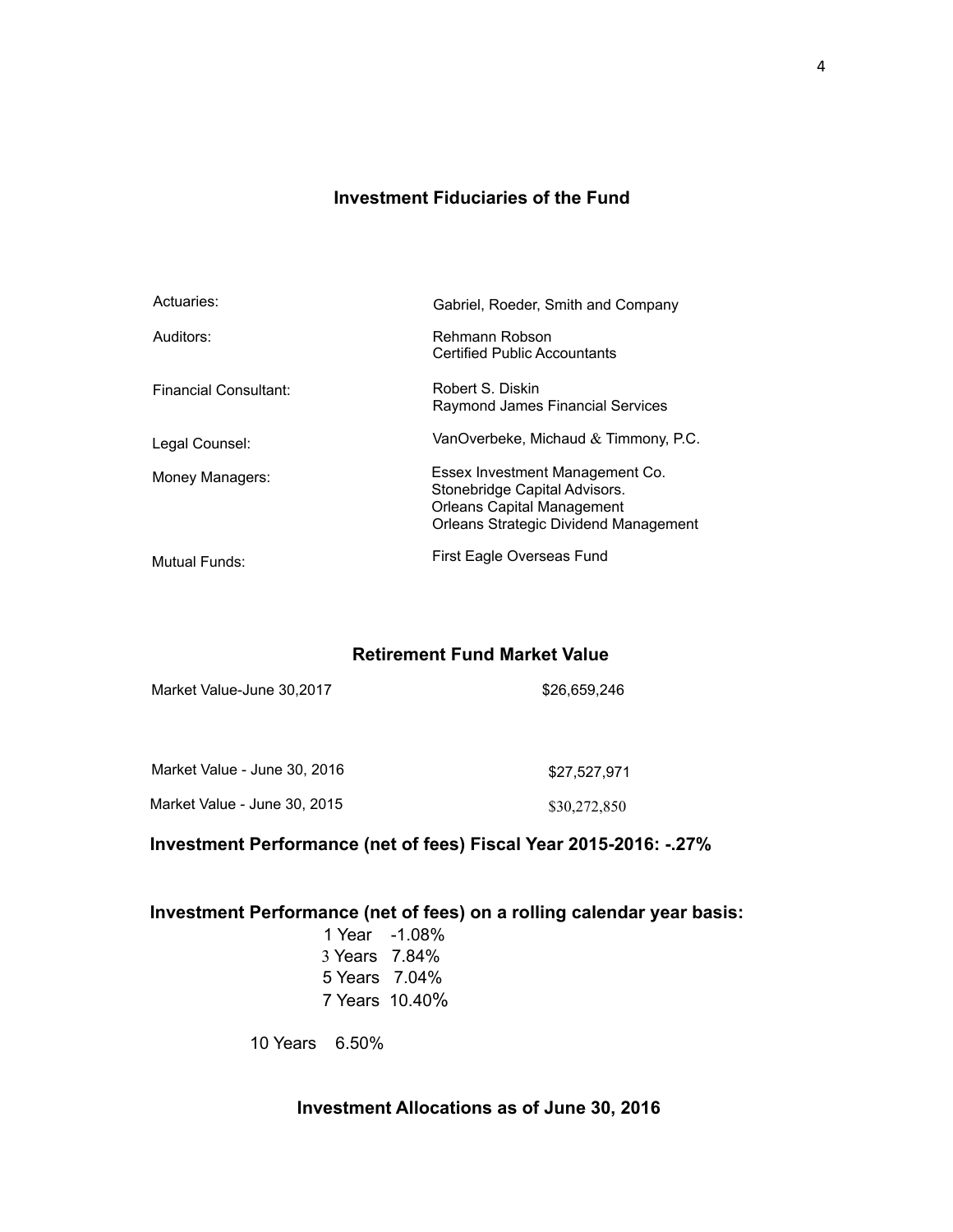| <b>Domestic Stocks</b>        | \$14,231,961 | 51.7%   |
|-------------------------------|--------------|---------|
| <b>International Equities</b> | \$4,339,742  | 15.8%   |
| Fixed Income                  | \$7,249,534  | 26.3%   |
| Cash Equivalents              | \$1,706,734  | $6.2\%$ |

|                                                                                                                                                                                                   | Me<br>mber<br>Contri<br>butio<br>ns              | 2<br>$\mathbf{1}$<br>9,<br>9<br>5<br>3                                                       | 2<br>3<br>5,<br>9<br>5<br>3                                        | 2<br>4<br>0,<br>6<br>7<br>$\overline{\mathbf{c}}$ | 2<br>4<br>5,<br>4<br>8<br>5                                              |
|---------------------------------------------------------------------------------------------------------------------------------------------------------------------------------------------------|--------------------------------------------------|----------------------------------------------------------------------------------------------|--------------------------------------------------------------------|---------------------------------------------------|--------------------------------------------------------------------------|
| ΙTΙ<br><b>SION</b><br>$16 - 17$                                                                                                                                                                   | Em<br>ploye<br>r<br>Contri<br>butio<br>ns        | 1,<br>1<br>9<br>3,<br>$\overline{\mathbf{z}}$<br>0<br>4                                      | 1,<br>3<br>2<br>7,<br>2<br>6<br>6                                  | 1,<br>3<br>5<br>0,<br>4<br>4<br>9                 | 1,<br>4<br>0<br>4,<br>4<br>6<br>7                                        |
| $\mathbf C$<br>$\mathbf C$                                                                                                                                                                        | Inte<br>rest<br>on<br>Cash<br><b>Balan</b><br>ce | 3,<br>5<br>5<br>5                                                                            | 4,<br>5<br>9<br>7                                                  | 3,<br>4<br>4<br>8                                 | 3,<br>1<br>0<br>3                                                        |
| $\mathbf O$<br>$\mathbf{O}$<br>Ū<br>U<br>N<br>N<br>CI<br>C1<br>L<br>L<br>B<br>B<br>U<br>U                                                                                                         | <b>Transfe</b><br>r from<br>Retireme<br>nt Fund  | 2,<br>$\mathbf{1}$<br>$\overline{\mathbf{2}}$<br>5,<br>0<br>0<br>0                           | 2,<br>4<br>8<br>5,<br>0<br>0<br>0                                  | 2,<br>6<br>4<br>0,<br>0<br>0<br>0                 | 2,<br>3<br>9<br>3,<br>0<br>0<br>0                                        |
| D<br>D<br>G<br>G<br>E<br>E<br>T<br>T<br>$\overline{\mathbf{c}}$<br>$\overline{\mathbf{c}}$<br>$\overline{\mathbf{0}}$<br>$\bf{0}$<br>$\mathbf{1}$<br>$\mathbf{1}$<br>7<br>$\overline{\mathbf{6}}$ | <b>Reven</b><br>ue<br><b>Total</b>               | 3,<br>5<br>$\overline{\mathbf{4}}$<br>2,<br>$\overline{2}$<br>$\mathbf{1}$<br>$\overline{2}$ | 4,<br>$\bf{0}$<br>5<br>2,<br>8<br>$\mathbf{1}$<br>$\boldsymbol{6}$ | 4,<br>$\overline{2}$<br>3<br>4,<br>5<br>6<br>9    | 4,<br>$\bf{0}$<br>4<br>6,<br>$\mathbf 0$<br>$\overline{\mathbf{5}}$<br>5 |
| $\begin{array}{c} 1 \\ 2 \\ 0 \end{array}$<br>$\frac{1}{2}$<br>$\overline{\mathbf{0}}$<br>$\mathbf{1}$<br>$\mathbf{1}$                                                                            | <b>Expen</b><br>ses                              |                                                                                              |                                                                    |                                                   |                                                                          |
|                                                                                                                                                                                                   |                                                  |                                                                                              |                                                                    |                                                   |                                                                          |

**CITY OF YPSILAN** 

## FIRE & POLICE PEN! **SYSTEM**

**BUDGET FY 15-16,1** & 17-18

**Accou** 

 $nt$ 

Reven ue

 $\overline{\mathsf{A}}$ 

 $\mathsf{M}$ 

 $\mathsf E$ Y N T D  $D - E$ A A D  $C$   $C$   $B$ C T U O U D U A G

 $N$   $L$   $E$ 

M 5 2  $E / I$ 

 $2<sub>T</sub>$  $N$  0 #  $A \quad 1$ 

 $\overline{2}$ 

 $\mathbf{0}$  $2 \quad 1$  $0<sub>5</sub>$  $\mathbf{1}$  $6<sup>2</sup>$  $\mathbf 0$  $\overline{\mathbf{1}}$  $6\phantom{a}$ 

 $\mathsf T$